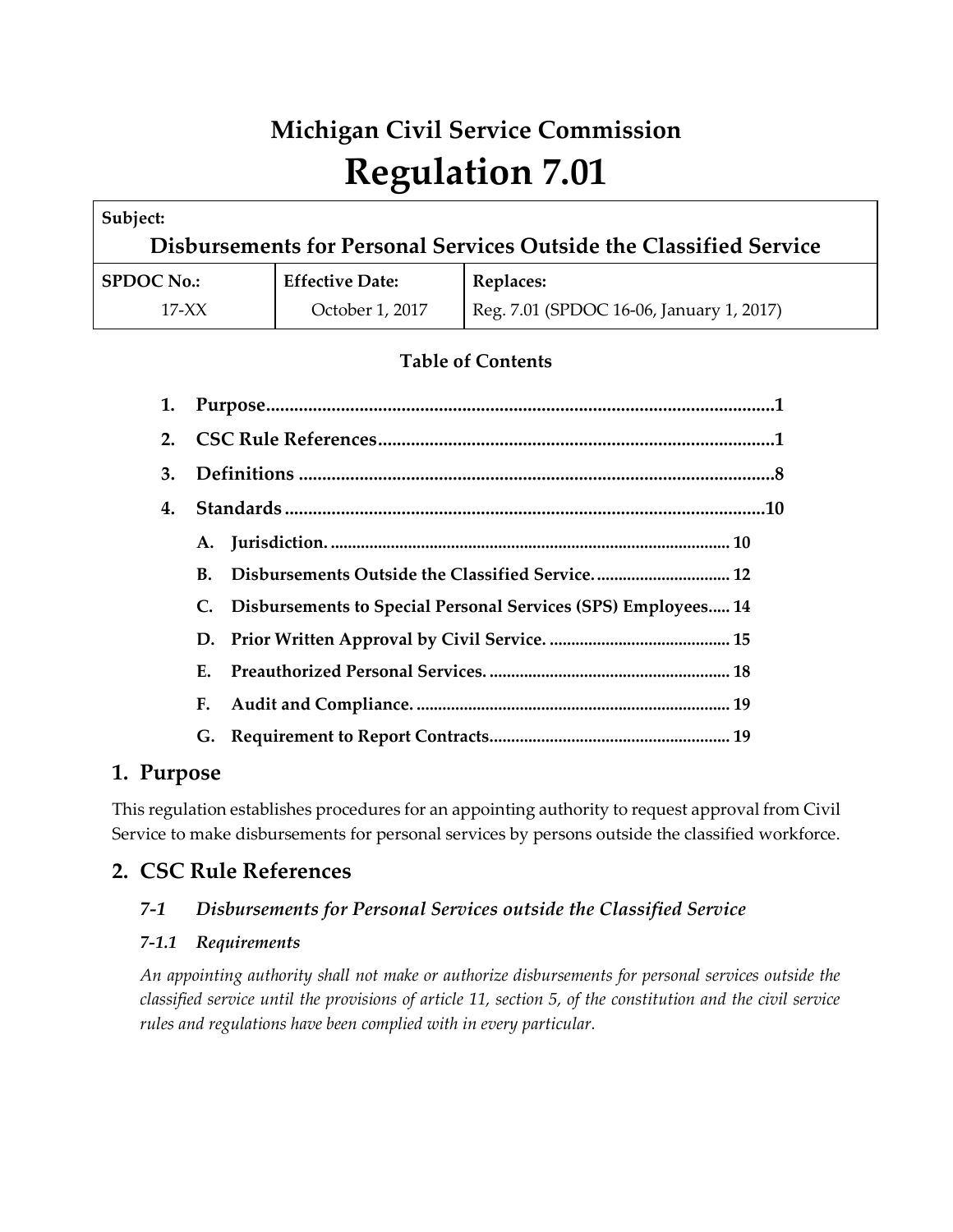## *7-1.2 Disapproval by State Personnel Director*

*If an appointing authority makes or authorizes disbursements for personal services outside the classified service in violation of article 11, section 5, of the constitution or an applicable civil service rule or regulation, the state personnel director may disapprove any further disbursements by written order. If an appointing authority fails or refuses to comply with an order of the director, the director is authorized to take all appropriate action, including filing a civil action, to compel compliance with the disapproval order.*

# *7-2 Jurisdiction*

# *7-2.1 Civil Service Review or Approval not Required*

*An appointing authority is not required to seek or obtain civil service approval for any of the following disbursements outside the classified service:*

- *(a) Not personal services. Disbursements that are not for personal services.*
- *(b) Exempt and excepted employees. Disbursements to persons occupying positions excepted from the classified service by article 11, section 5, of the constitution, or exempted by the state personnel director under rule 1-9.2 [Exempt Positions].*
- *(c) Mixed disbursements. Disbursements for personal services that are included with other disbursements if (1) the predominant purpose of the mixed disbursements is not for personal services and (2) the personal services are logically or practically related to the predominant purpose of the mixed disbursements.*
- *(d) Grants. Disbursements of grants.*
- *(e) Federal law. Disbursements under federal law if the use of the classified service is not an option.*
- *(f) Intergovernmental disbursements. Disbursements to any of the following governments or their political subdivisions:*
	- *(1) One or more of the states of the United States.*
	- *(2) The United States.*
	- *(3) Canada.*
- *(g) Intragovernmental disbursements. Disbursements to any of the following public bodies:*
	- *(1) An agency of the executive, judicial, or legislative branch of the state of Michigan.*
	- *(2) A political subdivision of the state of Michigan, including, but not limited to, a county, township, city, village, or district.*
	- *(3) Any governmental body created by agreement of any two or more counties, townships, cities, villages, or districts, as authorized by law.*
	- *(4) A nonprofit community board, agency, or corporation created under local, state, or federal law to exercise a governmental function.*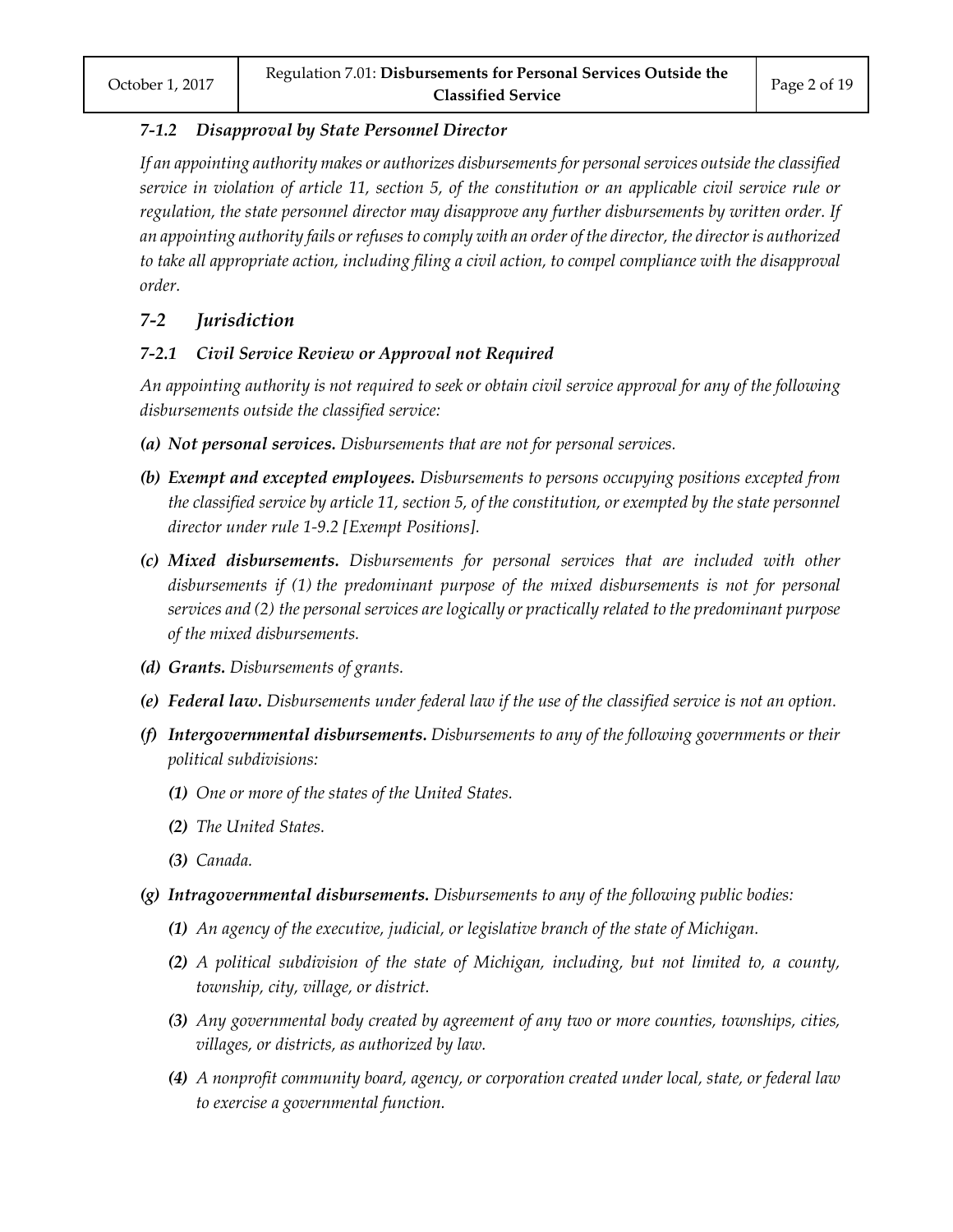- *(5) A public university, public college, public community college, or other public school.*
- *(h) Court ordered disbursements. Disbursements made pursuant to a court order requiring disbursements for personal services, if the court retains jurisdiction of the matter or the matter is subject to further court review.*

## *7-2.2 Complaints*

*A complaint that an appointing authority has made or authorized disbursements for personal services in violation of article 11, section 5, of the constitution or a civil service rule or regulation must be filed*  with the state personnel director under the procedures authorized in rule 7-9 [Complaints and *Investigations].*

# *7-3 Standards for Disbursements for Personal Services*

*Except as provided in rule 7-2 [Jurisdiction], an appointing authority may make or authorize disbursements for personal services outside the classified service only if the personal services meet one or more of the following standards:*

- *(a) Standard A. The personal services are temporary, intermittent, or irregular.*
- *(b) Standard B. The personal services are (1) so specialized, technical, peculiar, or unique that they are not recognized as normal to the classified service or (2) the appointing authority is unable to recruit enough qualified candidates willing to accept a classified position.*
- *(c) Standard C. The personal services involve (1) the use of equipment, materials, or facilities not reasonably available to the agency at the time and place required and (2) the estimated cost to the agency in procuring such equipment or materials and establishing the needed positions would be disproportionate to the contract cost.*
- *(d) Standard D. The personal services would be obtained at substantial savings over the proposed period of disbursements when compared with having the same personal services performed by the classified work force. The personal services do not meet this standard if, despite the savings over the proposed period of disbursements, substantial savings would not likely be realized over the long term. Savings are "substantial" if the average annual savings over the proposed period of disbursements are equal to or greater than the minimum required savings computed using the table below:*

| Col.1<br><b>Projected Average</b><br><b>Annual Disbursements:</b> |          | Col. 2<br><b>Minimum Required</b><br><b>Average Annual Savings</b> |  |
|-------------------------------------------------------------------|----------|--------------------------------------------------------------------|--|
| From:                                                             | To:      | Must Equal:                                                        |  |
| \$1                                                               | \$25,000 | 25% of average annual cost                                         |  |
| 25,001                                                            | 50,000   | 20% (minimum \$6,250)                                              |  |
| 50,001                                                            | 100,000  | 15% (minimum \$10,000)                                             |  |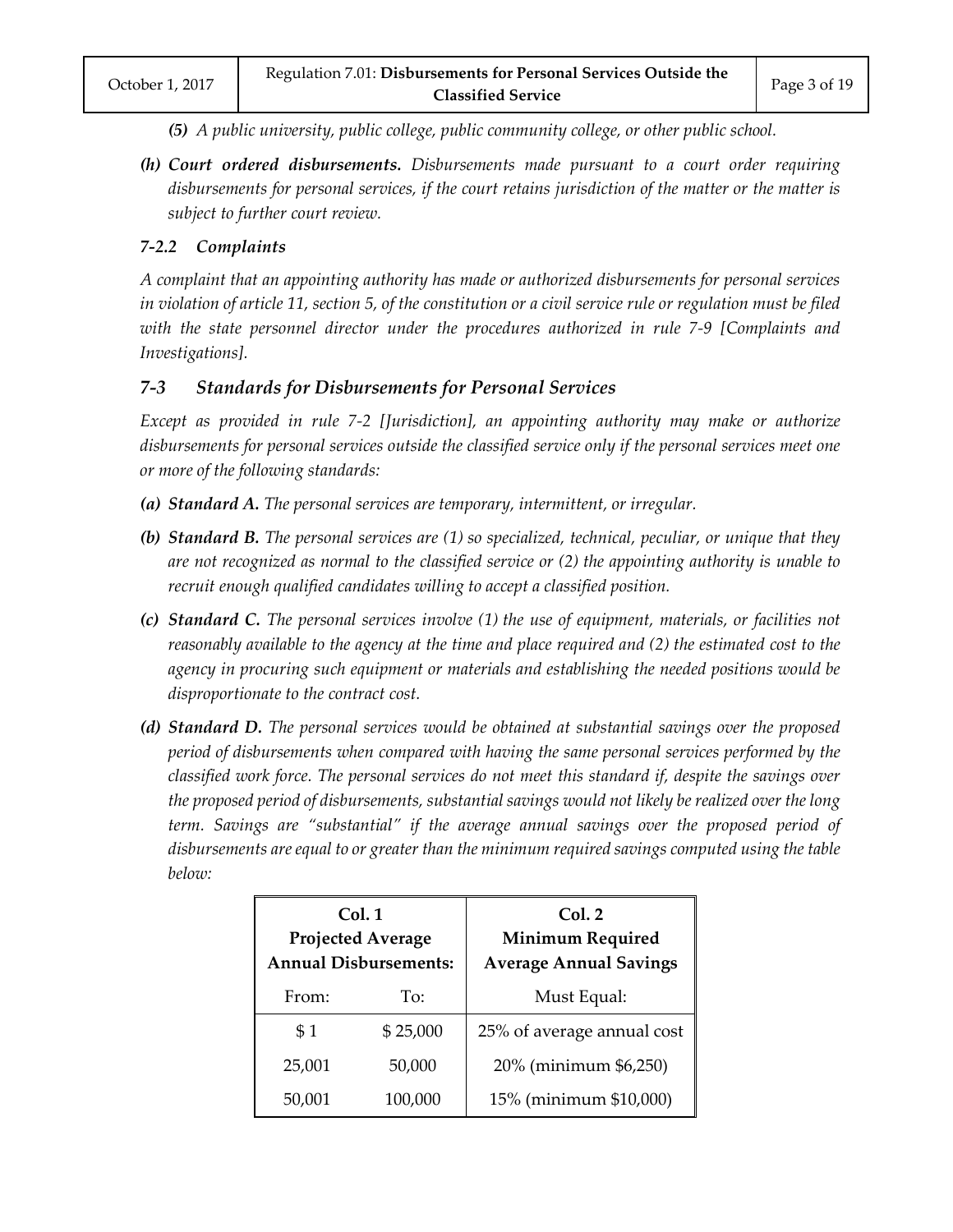| October 1, 2017 |  |
|-----------------|--|
|                 |  |

| 100,001   | 200,000   | 12.5% (minimum \$15,000)  |
|-----------|-----------|---------------------------|
| 200,001   | 500,000   | 10% (minimum \$25,000)    |
| 500,001   | 1,000,000 | Minimum \$50,000          |
| 1,000,001 | and above | 5% of average annual cost |

# *7-4 Disbursements to Special Personal Services Employees*

*An appointing authority may make disbursements for personal services to a special personal services employee under the following conditions:*

- *(a) Standards. The personal services meet Standard A or Standard B in rule 7-3.*
- *(b) Procedures. The disbursements for personal services have been approved under the request procedures in rule 7-6 or preauthorized under rule 7-7.*

# *7-5 Disbursements to Independent Contractors*

*An appointing authority may make disbursements for personal services to an independent contractor under the following conditions:*

- *(a) Standards. The personal services meet one or more of the standards in rule 7-3.*
- *(b) Procedures. The disbursements for personal services have been approved under the request procedures in rule 7-6 or preauthorized under rule 7-7.*

# *7-6 Prior Written Approval by Civil Service Staff*

# *7-6.1 Procedure*

*An appointing authority may submit to civil service staff a request for approval to make disbursements for personal services outside the classified service. Civil service staff shall (1) receive and evaluate the request, (2) receive and evaluate information submitted by other interested parties, and (3) issue a written technical decision. The staff shall approve the request, with or without conditions, or shall deny the request.*

# *7-6.2 Approval*

*Civil service staff approval of a request to make disbursements for personal services outside the classified service must include the following:*

- *(a) The maximum aggregate dollar amount the appointing authority is authorized to disburse for the requested personal services during the approved period.*
- *(b) The specific personal services that the appointing authority is authorized to purchase outside the classified service with approved disbursements.*
- *(c) The period during which the appointing authority is authorized to make approved disbursements.*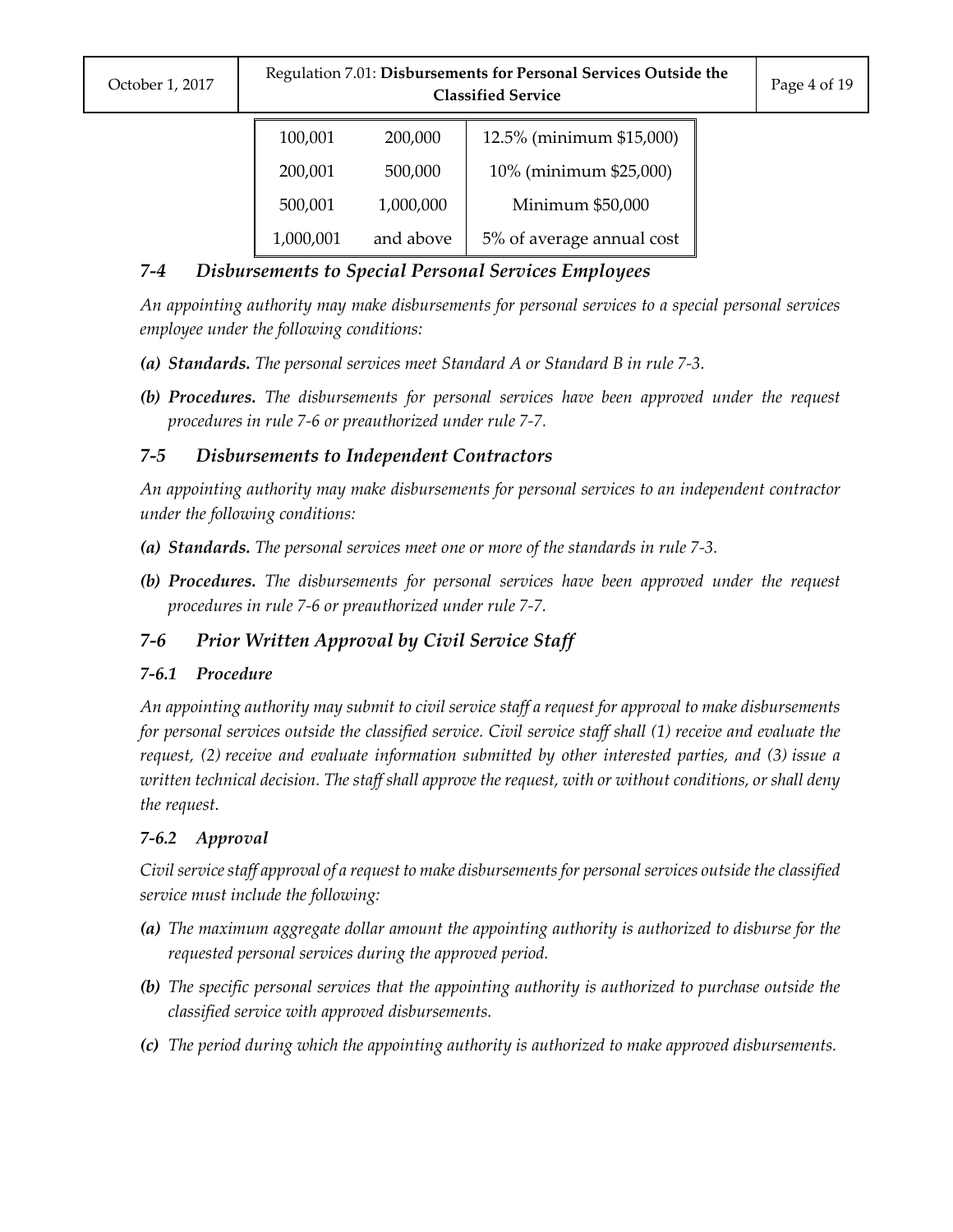*(d) Any other requirement, condition, or restriction on the disbursements necessary to ensure that the appointing authority complies with article 11, section 5, of the constitution and the civil service rules and regulations.*

## *7-6.3 Effective Date of Staff Decision*

*(a) One interested party. If the appointing authority is the only interested party participating in the civil service staff review, the technical decision is effective upon its issuance, unless a later date is specified in the technical decision.*

#### *(b) Two or more interested parties.*

- *(1) Effective date. If more than one interested party participates in the staff review, the technical decision is effective 14 calendar days after the date the technical decision is issued, unless a different date is specified in the technical decision or the state personnel director issues a stay.*
- *(2) Request for stay. An interested party intending to appeal the technical decision may file a request that the state personnel director stay the effective date of the decision pending appeal. The request for a stay must be received by the director within 10 calendar days after the date the technical decision is issued. The director may stay the effective date of the technical decision pending a technical appeal if the director determines that (1) it is unlikely that the request meets any of the standards for approval and (2) a stay is in the best interest of the classified service.*

## *7-6.4 Complaint Regarding Technical Decision*

*An interested party who participated at the civil service staff review may file a technical disbursement complaint as provided in rule 8-3 [Technical Complaints]. The technical complaint must be received by the civil service technical review staff and all other interested parties within 14 calendar days after the date the technical disbursement decision is issued.*

#### *7-6.5 Compliance*

*An appointing authority shall comply with all requirements, conditions, and restrictions established in the civil service approval of a request to make or authorize disbursements for personal services outside the classified service. By way of example only, an appointing authority is prohibited from doing any of the following:*

- *(a) Disbursing funds in excess of the approved maximum aggregate dollar amount.*
- *(b) Disbursing funds for personal services other than approved personal services.*
- *(c) Disbursing funds for personal services performed outside the period approved for the disbursements.*
- *(d) Failing to comply with any requirement, condition, or restriction established in the civil service approval.*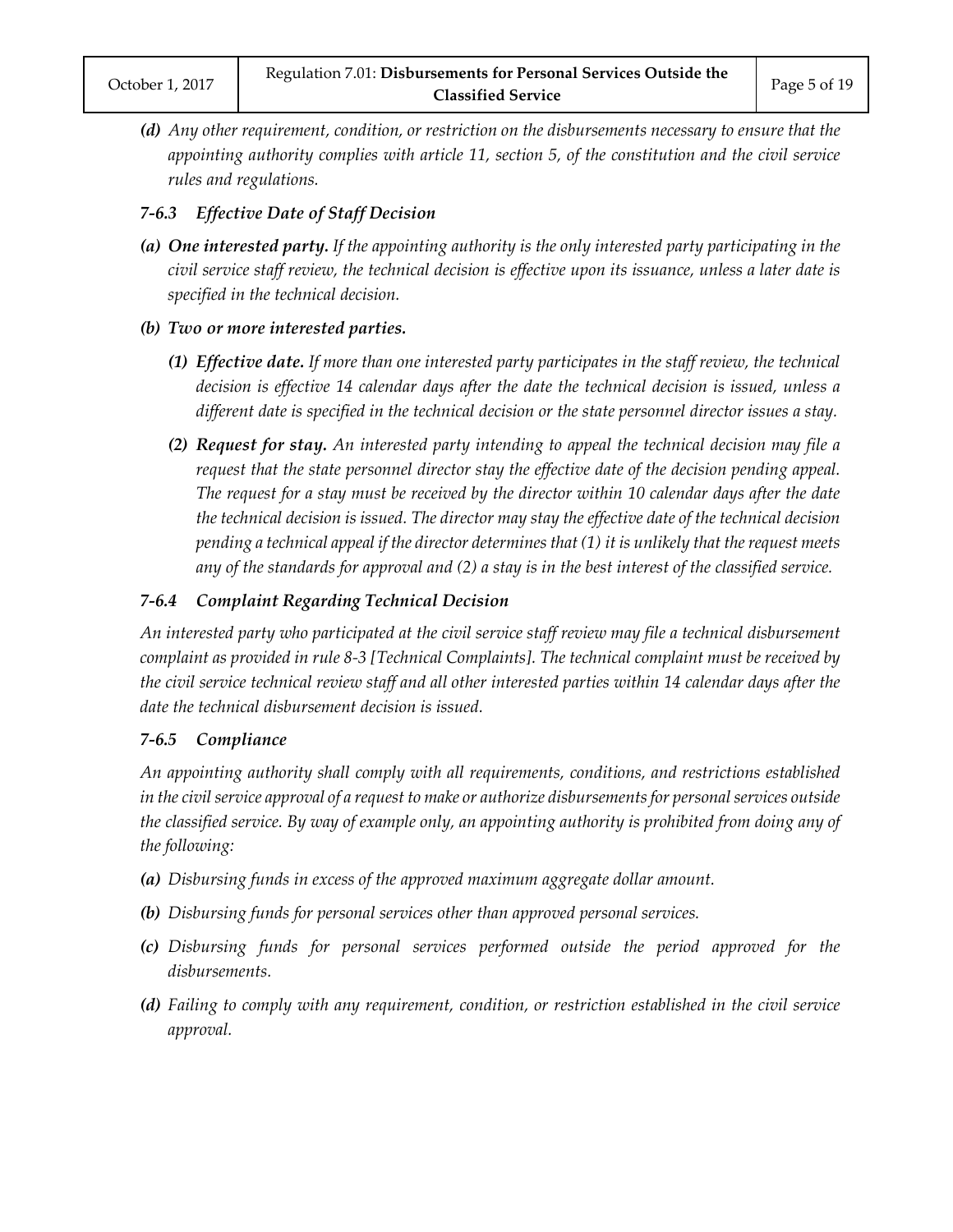# *7-7 Preauthorized Approval*

# *7-7.1 Publication of List*

*Civil service staff shall establish and publish a list of personal services deemed to meet one or more of the standards of rule 7-3 without further review.*

# *7-7.2 Use of Preauthorized Approval*

*An appointing authority may make or authorize disbursements for any preauthorized personal services without submitting a request or obtaining prior written approval of civil service staff under rule 7-6. When making or authorizing disbursements for preauthorized personal services, the appointing authority shall comply with all requirements, conditions, and restrictions established by civil service staff for the use of the list of preauthorized personal services.*

# *7-7.3 Reporting*

*As a condition of using the preauthorized list, the appointing authority shall report all disbursements for preauthorized personal services as required by statute and the civil service regulations.*

# *7-7.4 Additions to Preauthorized List*

*An appointing authority seeking to add personal services to the list of preauthorized personal services may file a request with civil service staff under the procedures authorized in rule 7-6. Civil service staff approval of a request to add personal services to the list of preauthorized personal services must include the following:*

- *(a) A description of the particular type of personal services being added to the list of preauthorized personal services.*
- *(b) The standard in rule 7-3 that the added personal services is deemed to satisfy.*
- *(c) Any other requirement, condition, or restriction on the use of the preauthorization necessary to ensure that the appointing authority complies with article 11, section 5, of the constitution and the civil service rules and regulations.*

# *7-7.5 Complaints or Appeals*

*Any complaint regarding the use of the preauthorized approval process or any disbursements for personal services made or authorized under the preauthorized approval process must be brought under the procedures authorized in rule 7-9. Any complaint regarding a technical decision to add personal services to the preauthorized list must be brought by an interested party under the technical appeal procedures in rule 8-3 [Technical Complaints].*

# *7-8 Emergency Disbursements*

*An appointing authority may authorize or make disbursements for personal services outside the classified service without prior civil service approval when an emergency occurs. The emergency personal services must not continue beyond 28 calendar days without approval of civil service staff.*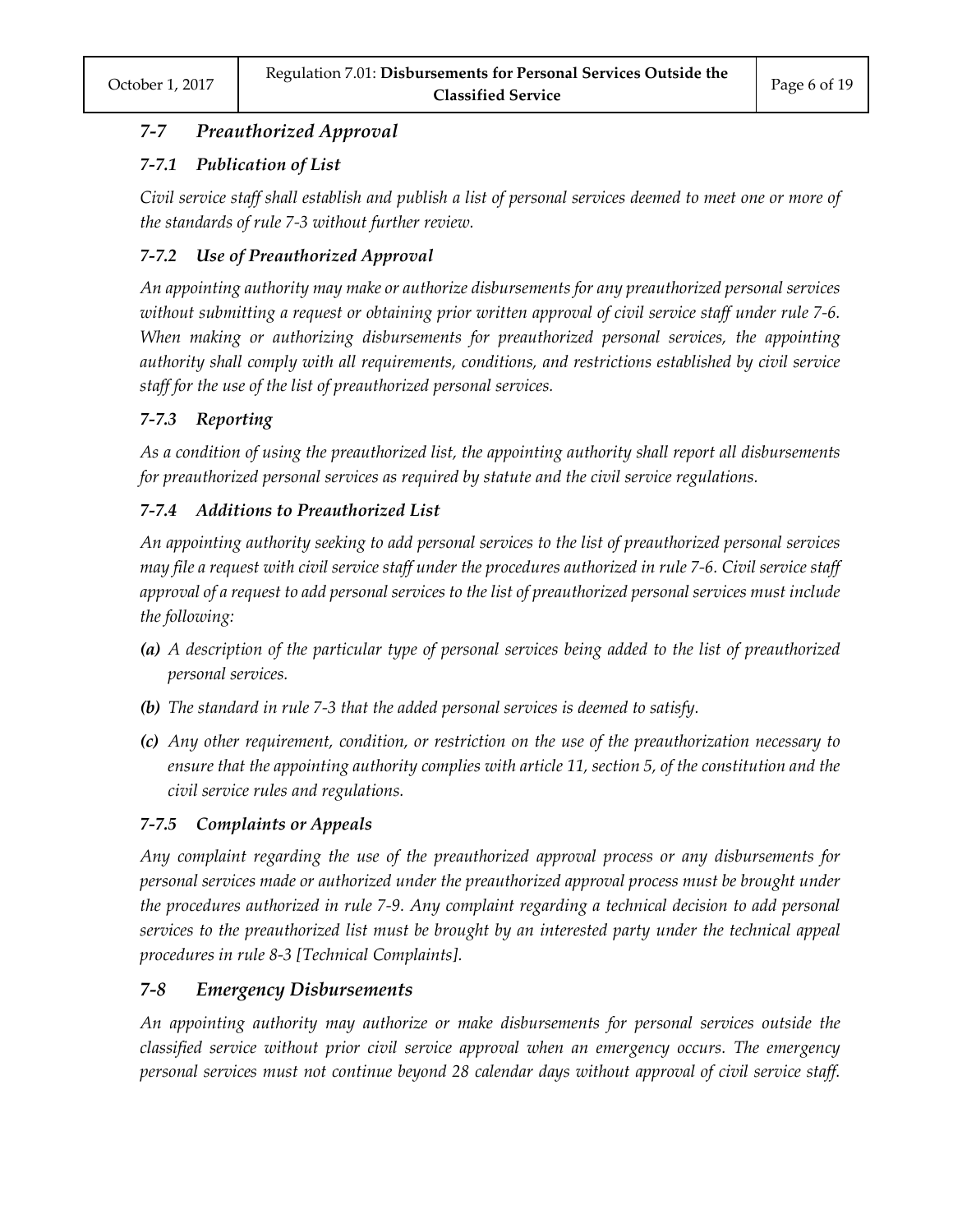*Civil service staff may approve continuation of emergency services for an additional period not to exceed 28 calendar days.*

## *7-9 Complaints and Investigations*

#### *7-9.1 Investigation by State Personnel Director*

- *(a) Complaint required. Any person who alleges that an appointing authority has made or authorized disbursements for personal services outside the classified service in violation of article 11, section 5, of the constitution or a civil service rule or regulation must file a complaint with the state personnel director and serve a copy on the appointing authority and the state employer.*
- *(b) Examples of violations. Alleged violations for which a complaint must be filed include, but are not limited to, the following:*
	- *(1) The appointing authority has made or authorized disbursements for personal services outside the classified service in violation of article 11, section 5, of the constitution.*
	- *(2) The appointing authority has made or authorized disbursements for personal services outside the classified service without obtaining approval required by the civil service rules or regulations.*
	- *(3) The appointing authority has made or authorized any of the following disbursements for personal services outside the classified service:*
		- *(A) Disbursements in excess of the maximum aggregate dollar amount approved by civil service.*
		- *(B) Disbursements for personal services other than those approved by civil service.*
		- *(C) Disbursements for personal services performed outside the period approved by civil service.*
		- *(D) Disbursements that do not comply with a requirement, condition, or restriction established in the civil service approval.*
	- *(4) The appointing authority obtained civil service approval by fraud, material misrepresentation, or failure to disclose material facts.*
	- *(5) The appointing authority made or authorized improper preauthorized disbursements for personal services.*
	- *(6) The appointing authority failed to report disbursements for personal services as required by law, including the civil service rules and regulations.*
	- *(7) The appointing authority failed to document adequately its compliance with the civil service rules and regulations.*

#### *7-9.2 Action by State Personnel Director*

*After reviewing the complaint, the state personnel director may act on the complaint or may appoint a person to conduct an inquiry and make a recommendation for action to the director. If the director finds*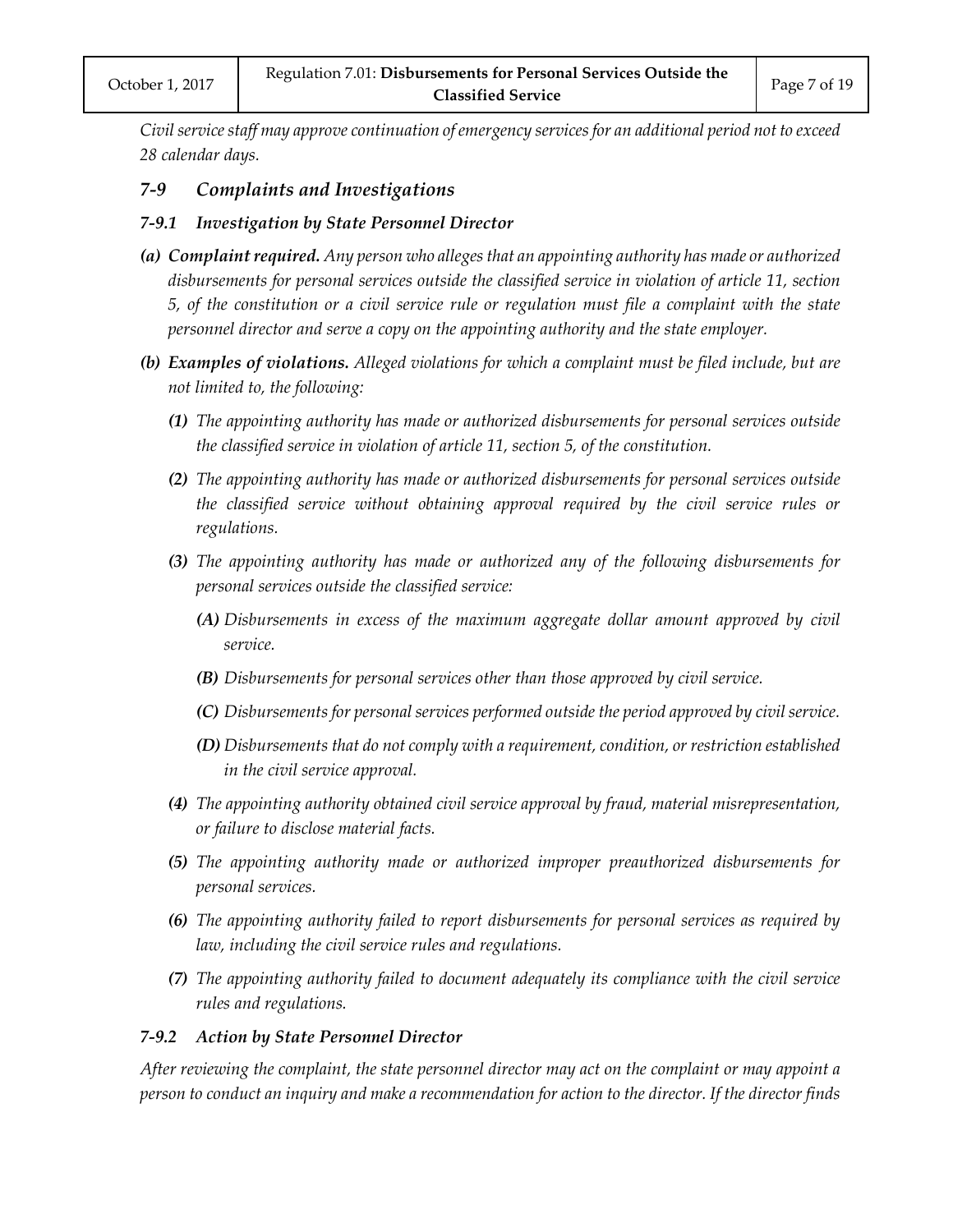*that an appointing authority has made or authorized disbursements for personal services outside the classified service contrary to article 11, section 5, of the constitution or a civil service rule or regulation, the director may disapprove disbursements for personal services or take other appropriate action to ensure compliance with the constitution and the civil service rules and regulations.*

## *7-9.3 Appeal of Director's Determination*

*A determination of the state personnel director under this rule 7-9 is final unless a party to the inquiry files an application for leave to appeal to the civil service commission under rule 8-7 [Appeal to Civil Service Commission] within 28 calendar days after the date the director's determination is issued.*

## *7-10 Audit and Enforcement*

*Civil service staff shall periodically audit appointing authorities to ensure that they are complying with article 11, section 5, of the constitution and the civil service rules and regulations governing disbursements for personal services outside the classified service. If the state personnel director determines that an appointing authority has not substantially complied with article 11, section 5, of the constitution or the rules and regulations, the state personnel director may (1) require the appointing authority to file a written request and obtain prior written approval from civil service staff for all disbursements for personal services outside the classified service and (2) take such other action as will reasonably ensure that the appointing authority complies with article 11, section 5, of the constitution and the rules and regulations in the future.*

## *7-11 Contract Requirements*

*Every contract by a state agency that authorizes disbursements for personal services outside the classified service must contain a provision that the state is obligated to comply with article 11, section 5, of the constitution and applicable civil service rules and regulations. The provision must also give notice that, notwithstanding any other provision of the contract to the contrary, the state personnel director is authorized to disapprove contractual disbursements for personal services if the director determines that the contract or the disbursements violate article 11, section 5, of the constitution or applicable civil service rules and regulations. The failure of an appointing authority to require such a provision in a contract does not limit or restrict the authority of the civil service commission and the director to disapprove disbursements for personal services outside the classified service.*

# *7-12 Limitations*

*Approval by civil service staff under this chapter does not relieve an appointing authority of an obligation under any other law or non-civil service rule or regulation that may apply to a contract. Approval by civil service staff under this chapter does not constitute approval of any contract or agreement by the state of Michigan under which an appointing authority makes or authorizes approved disbursements for personal services outside the classified service.*

# **3. Definitions**

**A. CSC Rule Definitions.**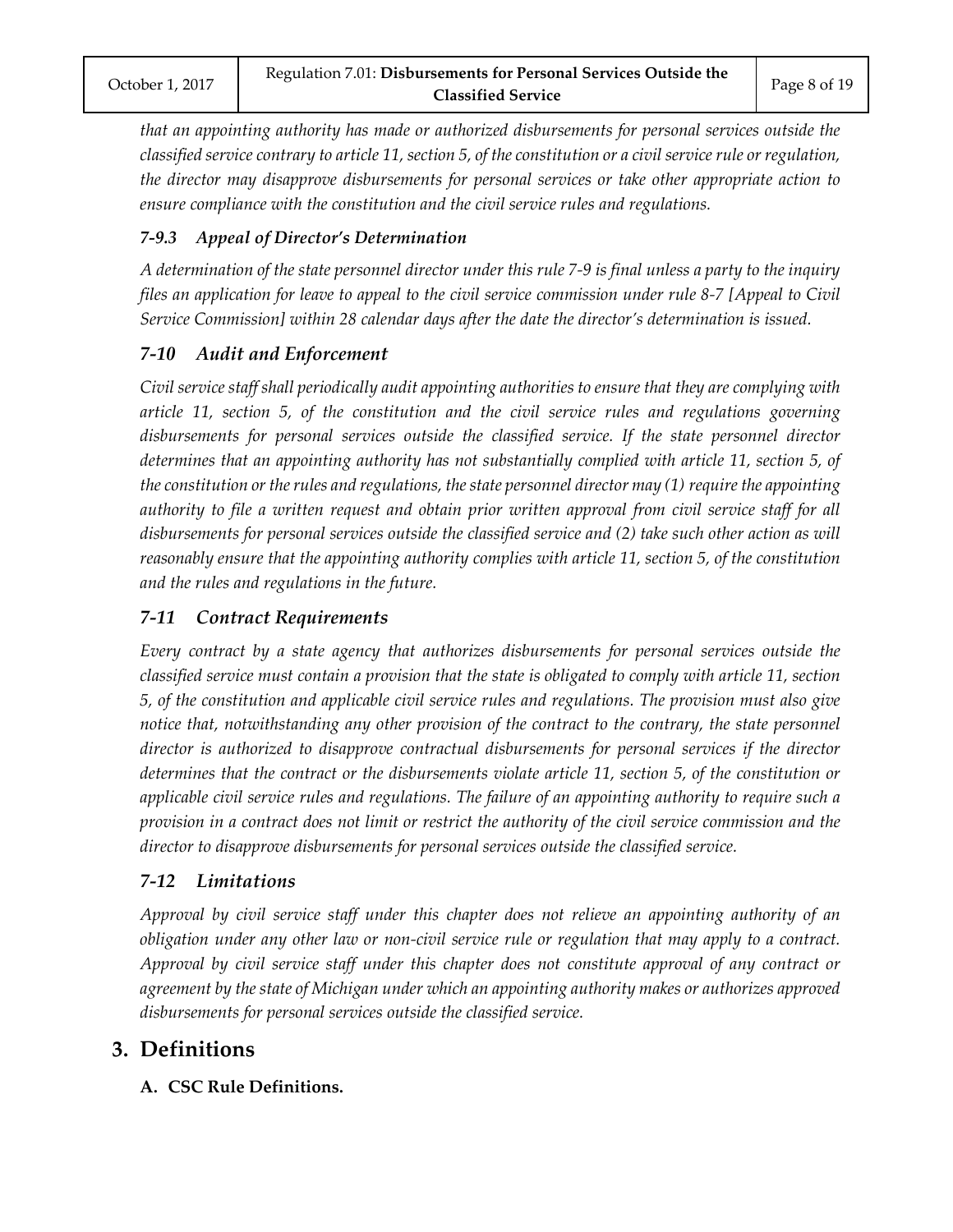- *1. Contractor means an independent contractor or special personal services employee who enters into a contract with a state agency to provide personal services.*
- *2. Disbursements for personal services outside the classified service means disbursements of appropriated funds by a state agency for the personal services of a person who is not a classified employee of the state.*
- *3. Grant means a congressional or legislative appropriation that is passed through a state agency directly to, and for the benefit of, the recipient of the grant.*
- *4. Independent contractor means an individual contractor or an employee of a contractor who provides personal services and who is not an employee of the state of Michigan.*
- *5. Party means any of the following persons or organizations:*

*\* \* \**

- *(d) Party, in a review of a technical disbursement decision, means any of the following:*
	- *(1) The appointing authority that files a request under rule 7-6 [Prior Written Approval by Civil Service Staff] or 7-7 [Preauthorized Approval] regarding disbursements for personal services.*
	- *(2) An exclusive representative of a classified employee with a direct interest in the technical disbursement decision.*
	- *(3) A nonexclusively represented classified employee with a direct interest in the technical disbursement decision.*
	- *(4) A limited recognition organization appearing on behalf of a classified employee with a direct interest in the technical disbursement decision.*
	- *(5) The office of the state employer.*
	- *(6) Any other person or organization with a demonstrable special interest in the technical disbursement decision who (1) petitions to participate in the civil service staff review and (2) is authorized by civil service staff to participate in the review.*

*\* \* \**

- *(f) Party, in an inquiry about a complaint filed with the state personnel director under rule 7-9[Complaints and Investigations], means any of the following:*
	- *(1) The person filing the complaint.*
	- *(2) The appointing authority that made or authorized the questioned disbursements.*
	- *(3) The office of the state employer.*
	- *(4) Any other person or organization with a demonstrable special interest in the complaint who (1) petitions the state personnel director to participate in the inquiry and (2) is authorized by the director to participate in the inquiry.*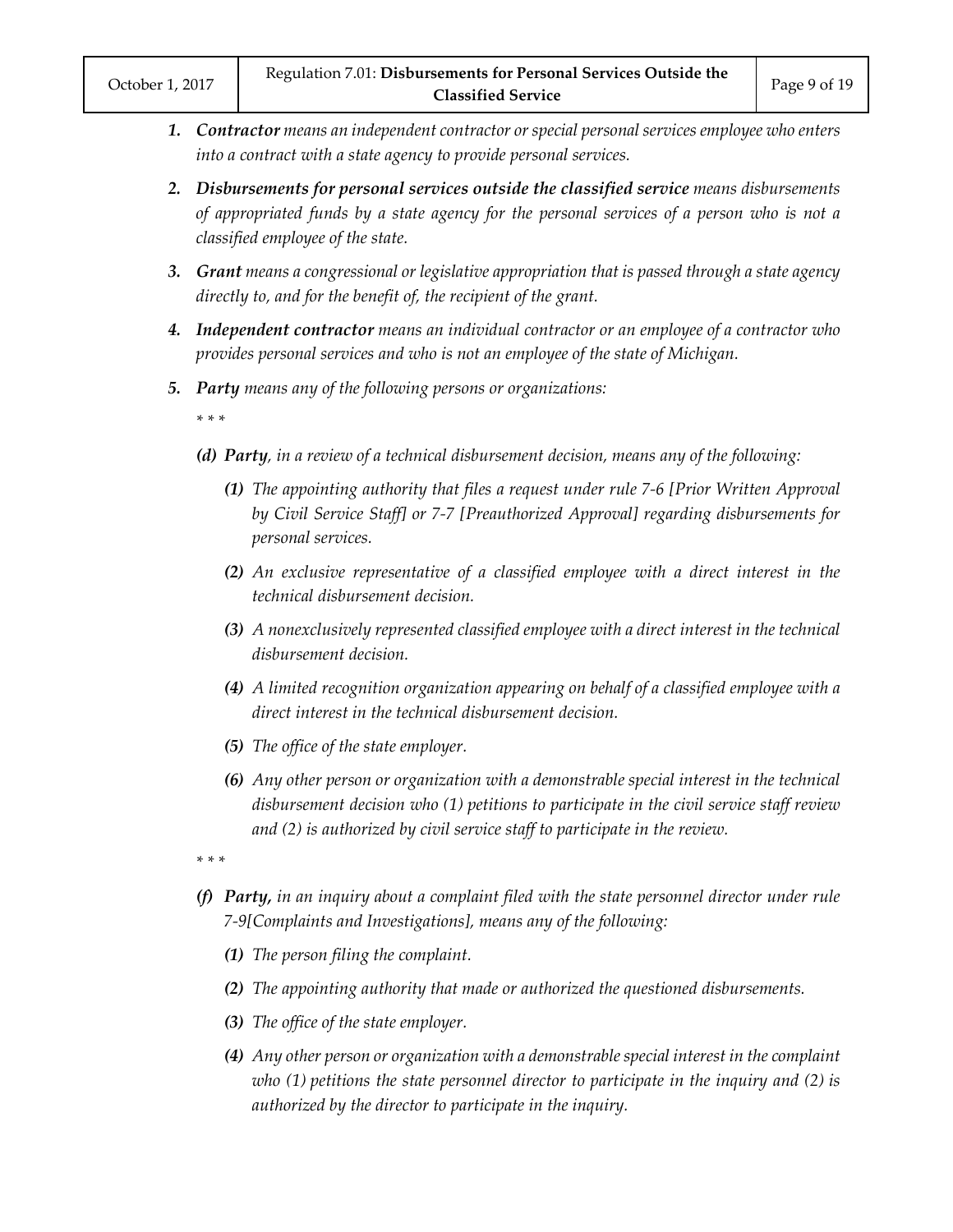- *6. Personal services means work performed for the direct benefit of the state by an individual for compensation.*
- *7. Request means a request submitted by an appointing authority to civil service staff under rule 7- 6 [Prior Written Approval by Civil Service Staff], for approval to make disbursements for personal services to a person who is not a classified state employee, or under rule 7-7 [Preauthorized Approval], to add personal services to the preauthorized list.*
- *8. Technical decision includes each of the following individual decisions:*
	- *\* \* \**
	- *(c) Technical disbursement decision means a civil service staff decision authorized under rule 7-6 [Prior Written Approval by Civil Service Staff] or rule 7-7 [Preauthorized Approval] regarding disbursements for personal services.*
	- *\* \* \**
- **B. Definitions in This Regulation.**
	- 1. **Combined Personal Services Request** means a request by an appointing authority that combines two or more distinct personal services in a single request.
	- 2. **Commodity Code** means a five-digit number that identifies a specific type of service.
	- 3. **Emergency Service** means a situation where personal services are required to immediately remedy and diminish the consequences of an unforeseen need. The emergency must be of such a nature that disbursements are required in less time than can be accomplished through normal review processes.

# **4. Standards**

# **A. Jurisdiction.**

- 1. **Review and Approval Required.**
	- a. Civil Service review and approval are required for disbursements for personal services outside the classified service that are within the jurisdiction of the Civil Service Commission.
	- b. **Pass-through funds.** Civil Service review and approval are required for the disbursement of funds passed through a state agency when the agency has discretion to determine the service provider.

## 3. **Review or Approval Not Required.**

- a. An appointing authority is not required to seek or obtain prior approval from Civil Service for any disbursements listed in rule 7-2.1.
- b. Civil Service maintains on its website a list of personal services for which disbursements are deemed outside the jurisdiction of the Commission. An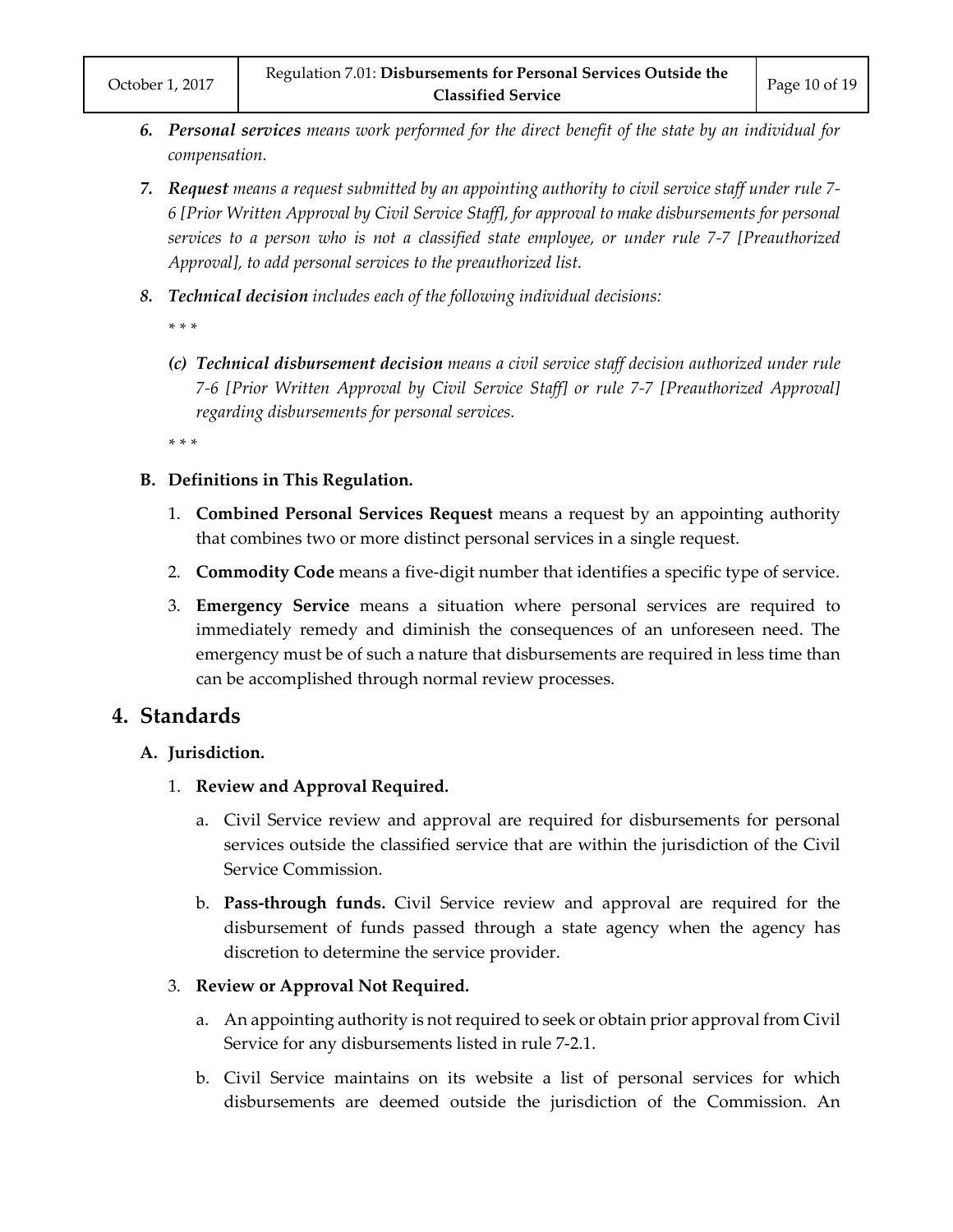appointing authority is not required to seek or obtain prior approval from Civil Service for disbursements for any service on this list.

- (1) Civil Service may modify the list at any time.
- (2) If an appointing authority believes a specific service should be added to the list, the appointing authority may file a written request to add the service.
	- (a) The request should contain a complete description of the personal services at issue and the reason why the services are believed to be outside the jurisdiction of the Commission.
	- (b) If Civil Service determines that the personal services are not within the jurisdiction of the Commission, the service will be added to the list.
- (3) A determination by Civil Service that a particular service is within the jurisdiction of the Commission cannot be appealed.
- c. Civil Service reserves the right to individually review personal services provided under the list of personal services outside the jurisdiction of the Commission to verify that the services are outside the Commission's jurisdiction. Civil Service may require an appointing authority to justify its use of a commodity code on the listing of services outside the jurisdiction of the Commission in a specific instance. Civil Service may modify, restrict or revoke the future use of the non-jurisdictional listing if Civil Service determines that the appointing authority has improperly used the non-jurisdictional service.
- 2. **Request for Jurisdictional Determination.** An appointing authority may file a written request with Civil Service for a jurisdictional determination of whether a proposed disbursement is within the jurisdiction of the Commission.
	- a. The request must contain a complete description of the proposed personal services and the reasons why the disbursements for such services should be found outside the jurisdiction of the Commission.
	- b. If Civil Service staff determines that the Commission has jurisdiction over the proposed disbursements, the appointing authority must submit a request to disburse funds for personal services (CS-138) and obtain Civil Service approval before disbursing any funds.
	- c. If Civil Service determines that the Commission has no jurisdiction over the proposed disbursement, the appointing authority may disburse the funds without submitting a CS-138 by completing an RQN in SIGMA.
	- d. A determination by Civil Service that a proposed disbursement is outside the jurisdiction of the Commission does not mean that the commodity code associated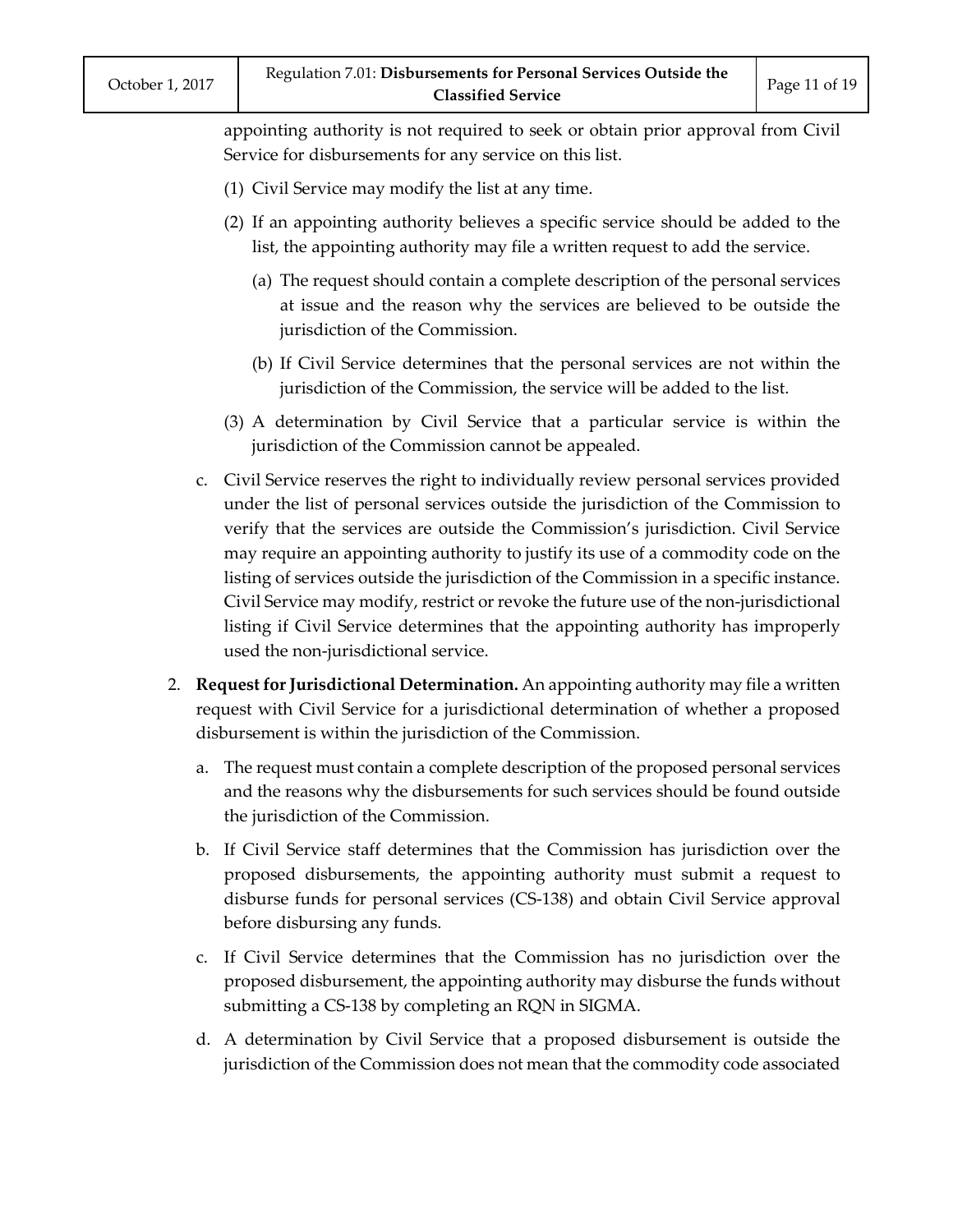with that disbursement will always be deemed outside the Commission's jurisdiction.

e. A jurisdictional determination by Civil Service may only be appealed in accordance with rule 7-2.2.

#### **B. Disbursements Outside the Classified Service.**

Rule 7-3 provides the standards used to determine if appropriated funds can be disbursed for personal services obtained outside the classified service.

#### 1. **Standard A Guidelines.**

- a. **Examples of Temporary, Intermittent, or Irregular Personal Services:**
	- (1) Services that are needed so sporadically, randomly, or intermittently that the need for such personal services cannot be reliably predicted.
	- (2) Services for which the need is so temporary or limited that it is not practical to use the classified service.
- b. **Sunset within 36 Months.** Temporary full-time personal services may be approved under Standard A if funding or the need for the personal services will not continue beyond 36 months.
	- (1) The appointing authority must provide particularized proof that the specific funding, or the need for the personal services to be provided, is limited to no more than 36 months.
	- (2) The intended personal services must meet a particularized limited duration need.
	- (3) This guideline does not authorize approval of the (a) renewal of a request previously approved under this guideline, (b) request based on general uncertainty about future funding, or (c) request for personal services which are likely to be provided indefinitely even though the funding is limited to less than 36 months.

#### c. **Emergency Personal Services.**

- (1) An appointing authority may make disbusements for emergency services for up to 28 days without Civil Service approval. The appointing authority must complete an RQN in SIGMA before the 28th day.
- (2) If the emergency services' need continues beyond 28 days, a single extension request using a CS-138 of up to 28 additional days must be submitted to Civil Service. The request must contain a date the personal services began, a detailed description of the services, a rationale of how the service meets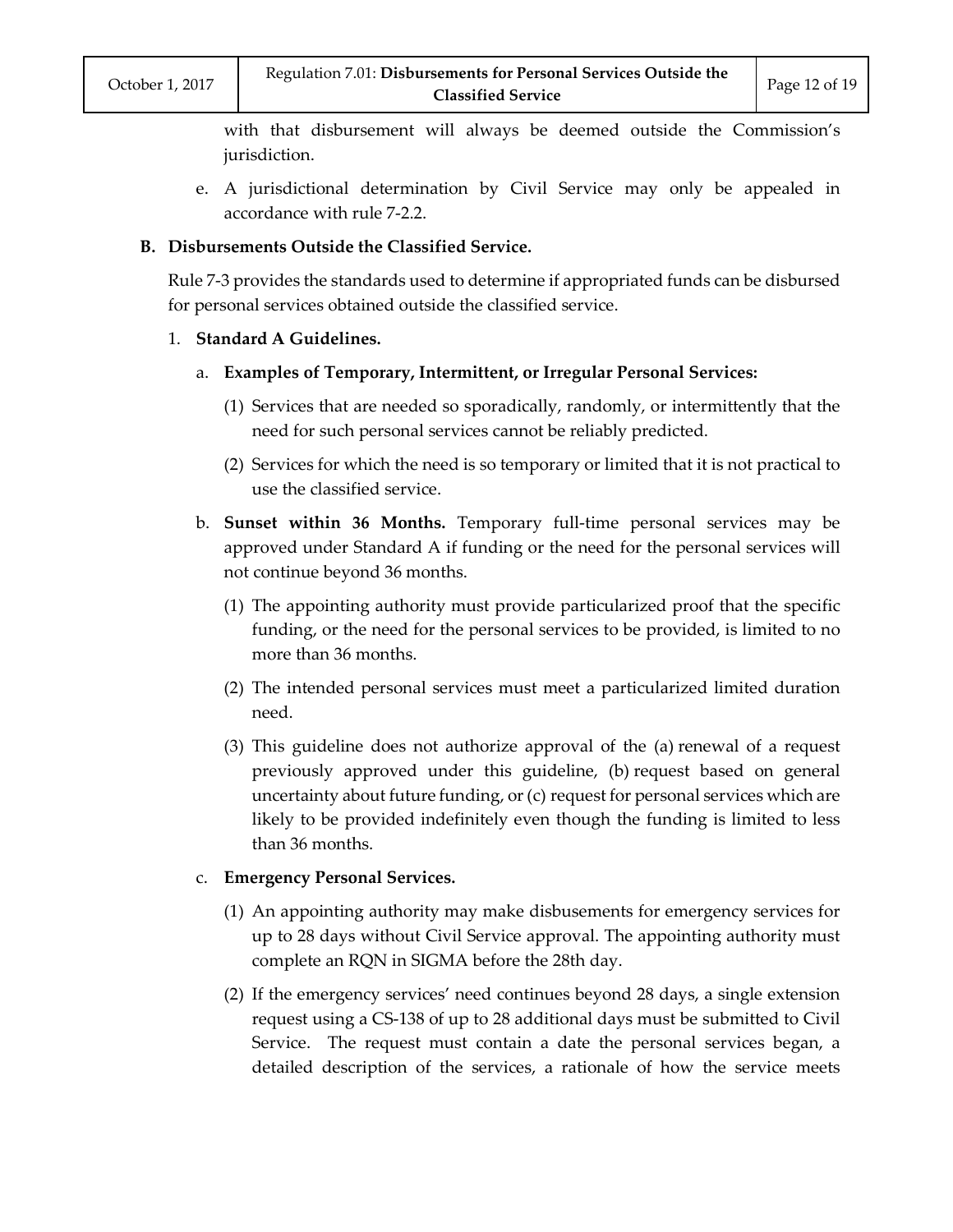Standard A, a total dollar amount of the disbursement request, and all other required information.

#### 2. **Standard B Guidelines.**

#### a. **Examples of Uncommon Personal Services:**

- (1) Personal services for which it is extremely difficult to recruit candidates willing to accept a classified position. The appointing authority must certify that an inadequate applicant pool exists and provide dates the job was posted on the Civil Service website, advertised in newspapers and publications, included in job fair announcements, or any other information that supports the certification.
- (2) Personal services that require expertise outside the normal scope of the classified service.
- (3) Personal services that are specialized or rare.
- (4) Personal services that reasonably require the provider to be outside the classified work force, such as expert testimony, independent audit services, and dispute-resolution and arbitration services.
- (5) Personal services that are necessary because they are integrated with the purchase of proprietary commodities and cannot be segregated from the primary commodities.
- b. **Personal Services not Classified.** These include personal services not typically provided by the classified service and recognizes that the classified service cannot reasonably include all possible personal services in its classification scheme. The absence of the personal services from the classification scheme may provide some justification for a request under these standards.
- 3. **Standard C Guideline.** An analysis of "cost" under Standard C includes, but is not necessarily limited to, simple dollar cost comparisons. An analysis under this standard may consider such qualitative factors as the (1) time and effort required to create and manage needed classified positions, (2) impact of the new personal services on the agency mission, and (3) likelihood of the personal services continuing into the future, or the like. If it is determined that the costs of the goods exceeds the costs of associated personal services, Civil Service lacks jurisdiction over the request and shall so specify in its technical decision.

#### 4. **Standard D Guidelines.**

- a. **Wage and Benefit Standards.**
	- (1) The State Personnel Director shall periodically develop and publish on the Civil Service website a *Guide for Calculating Standard Cost Savings*. The guide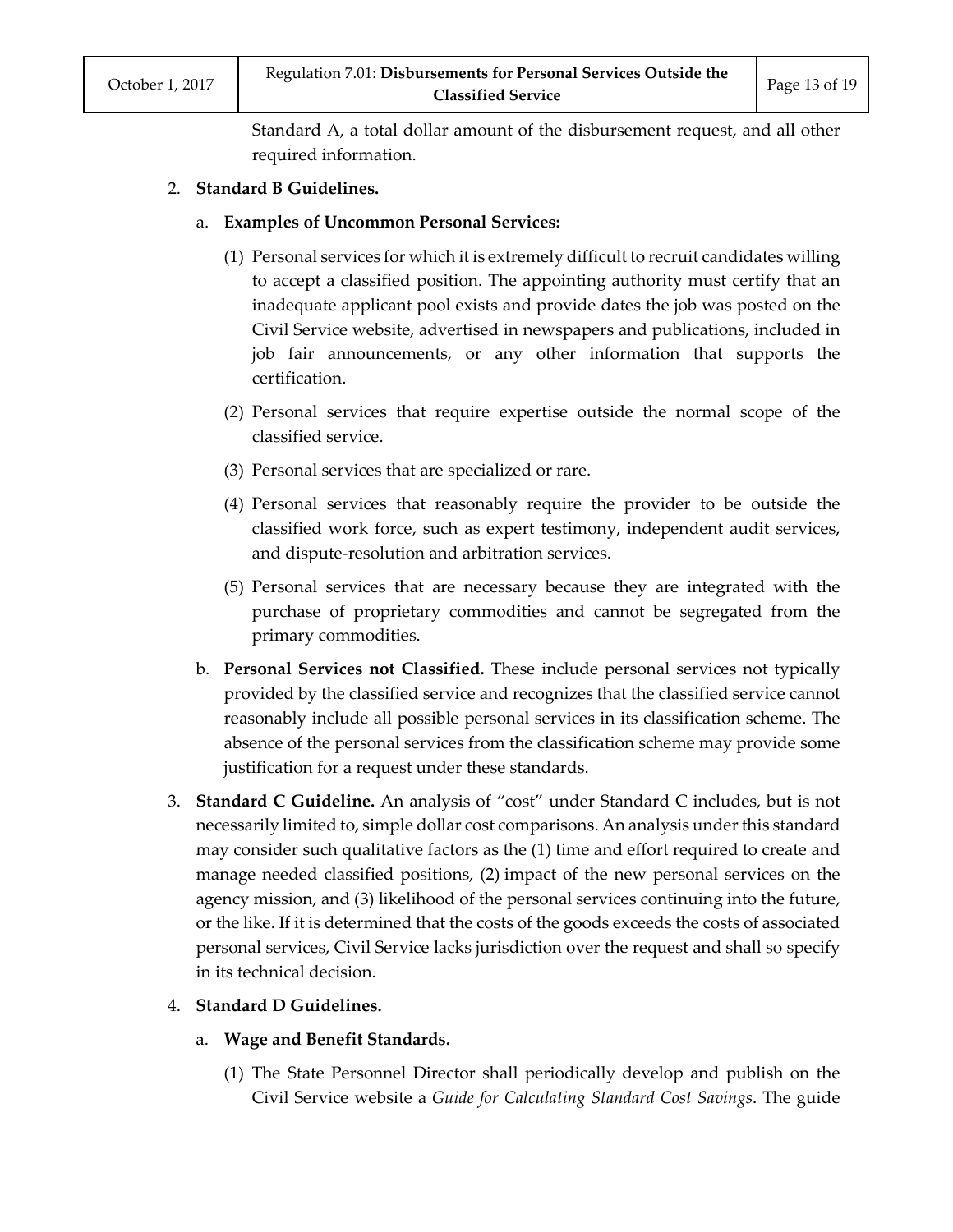shall provide standardized formulas and other electronic processes to assist in identifying and documenting costs associated with contracting for personal services in comparison to costs of utilizing the classified service.

- (2) The State Personnel Director shall publish standardized rates that establish minimum thresholds to be applied in the preparation of a Standard D cost analysis. The information may include, but is not limited to, salary and wages, fringe benefits, group insurance, inflation, indirect costs, unemployment insurance, workers' compensation insurance, retirement, FICA costs, contract monitoring costs, and the like.
- b. **Content of Cost Savings Submission.** Appointing authorities must adhere to the methods and guidelines provided in the Civil Service *Guide for Calculating Standard Cost Savings* when submitting requests under Standard D.
- 5. **Permissible Uses of Standards.** This table summarizes the permissible uses of each of the two procedures available for approving disbursements for personal services.

To find if an appointing authority can use a particular procedure to approve a particular type of service, go to the cell at the intersection of the procedure (major column), type of contractor (minor column), and standard (row). If the cell contains "**OK**," the particular procedure may be used to obtain approval. If the cell contains " $N/A$ ," the procedure is not available for use.

|                                           | <b>Prior Approval Required</b><br>Rule 7-6 |                                      | <b>Preauthorized Approval</b><br>Rule 7-7 |                                      |
|-------------------------------------------|--------------------------------------------|--------------------------------------|-------------------------------------------|--------------------------------------|
| <b>Standards Under</b><br><b>Rule 7-3</b> | Hire an SPS<br>Employee                    | Hire an<br>Independent<br>Contractor | Hire an SPS<br>Employee                   | Hire an<br>Independent<br>Contractor |
| Standard A<br>(Temporary Services)        | <b>OK</b>                                  | <b>OK</b>                            | <b>OK</b>                                 | <b>OK</b>                            |
| <b>Standard B</b><br>(Unique Services)    | OK.                                        | <b>OK</b>                            | <b>OK</b>                                 | <b>OK</b>                            |
| Standard C<br>(Lack of Equipment)         | N/A                                        | <b>OK</b>                            | N/A                                       | <b>OK</b>                            |
| <b>Standard D</b><br>(Cost Savings)       | N/A                                        | OК                                   | N/A                                       | N/A                                  |

- **C. Disbursements to Special Personal Services (SPS) Employees.**
	- 1. **Requirements for Hiring SPS Employees.**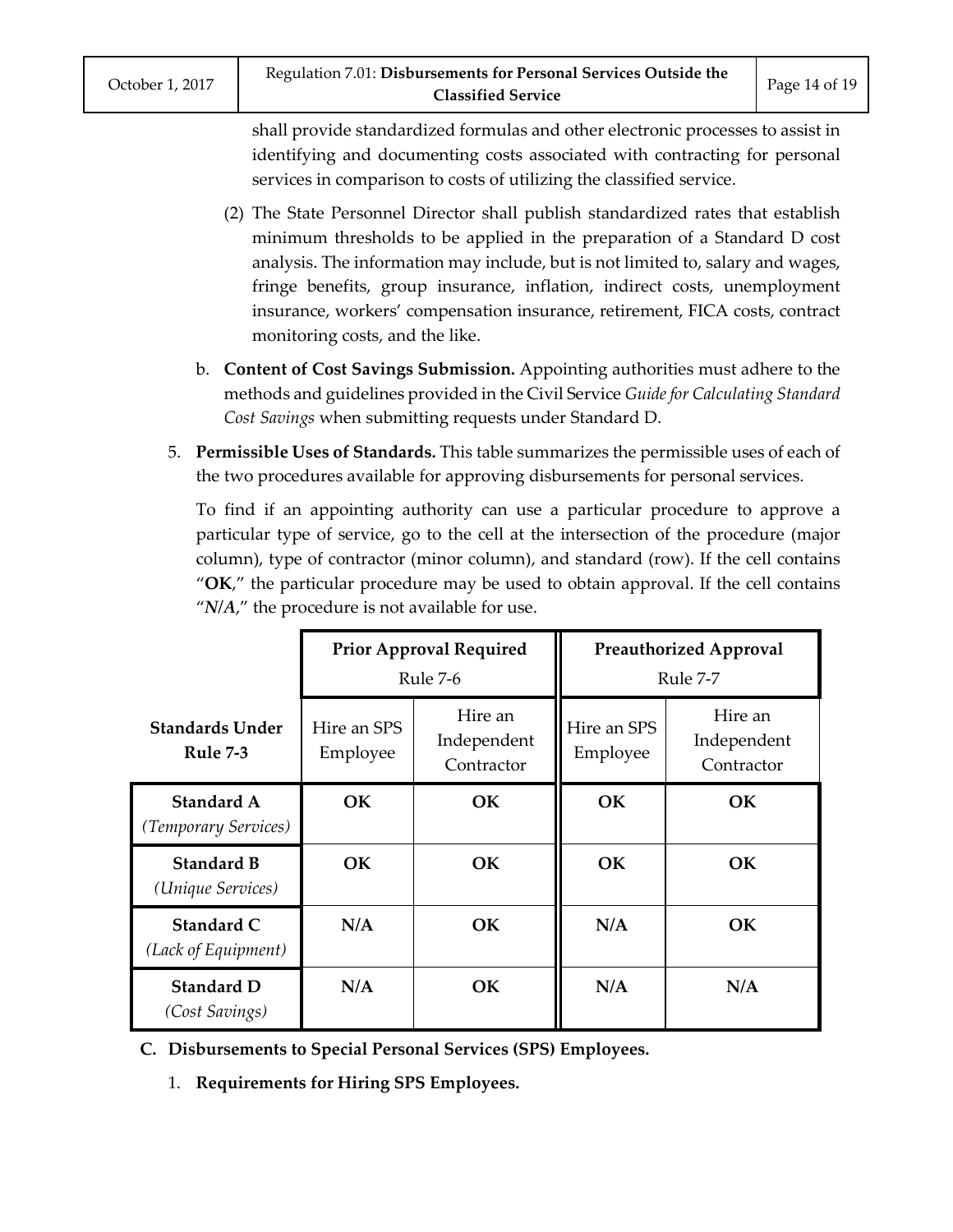- a. An appointing authority shall not hire or make disbursements for personal services to a special personal services (SPS) employee unless Civil Service has approved the disbursements *in advance*. This means that an agency must either file a request under rule 7-4 or have already obtained preauthorized approval under rule 7-7.
- b. An SPS employee may only be hired if the personal services meet either Standards A or B in rule 7-3. An appointing authority may not hire an SPS employee under Standards C or D.

## 2. **Guidelines for Hiring SPS Employees.**

- a. **Cost Savings and SPS Employees.** Cost savings may be considered in evaluating submissions under both Standard A and Standard B. However, the cost savings tests under Standard C and Standard D are not applicable to SPS employees. Therefore, Civil Service will not approve the hiring of an SPS employee *solely* on the basis that it is less expensive to hire an SPS employee than a classified employee.
- b. **Hiring Freeze and SPS Employees.** The governor and appointing authorities occasionally impose hiring freezes, budget limitations, head count limitations, and other restrictions on hiring classified employees as mechanisms to control costs. Since cost savings alone are insufficient justification for hiring SPS employees, Civil Service will not approve the hiring of an SPS employee *solely* for the reason that there is a hiring freeze, budget limitation, head count limitation, or other management-imposed limitation on hiring classified employees. In such cases, independent contractors may be used if the contract meets one or more of the standards in rule 7-3.

#### **D. Disbursements to Independent Contractors.**

Disbursements to an independent contractor for personal services may be made only subsequent to the Civil Service staff determination that the appointing authority's request meets one or more of the four standards in rule 7-3.

#### **E. Prior Written Approval by Civil Service Staff.**

- 1. **Submission of Request by Appointing Authority.** Unless otherwise authorized, an appointing authority shall submit a new request or an amendment to an existing request to Civil Service and receive approval before it authorizes or makes a disbursement for personal services outside the classified service. The request shall include the following:
	- a. A CS-138 that provides the proposed beginning and ending dates of the requested services, a detailed description of the requested personal services, rationale as to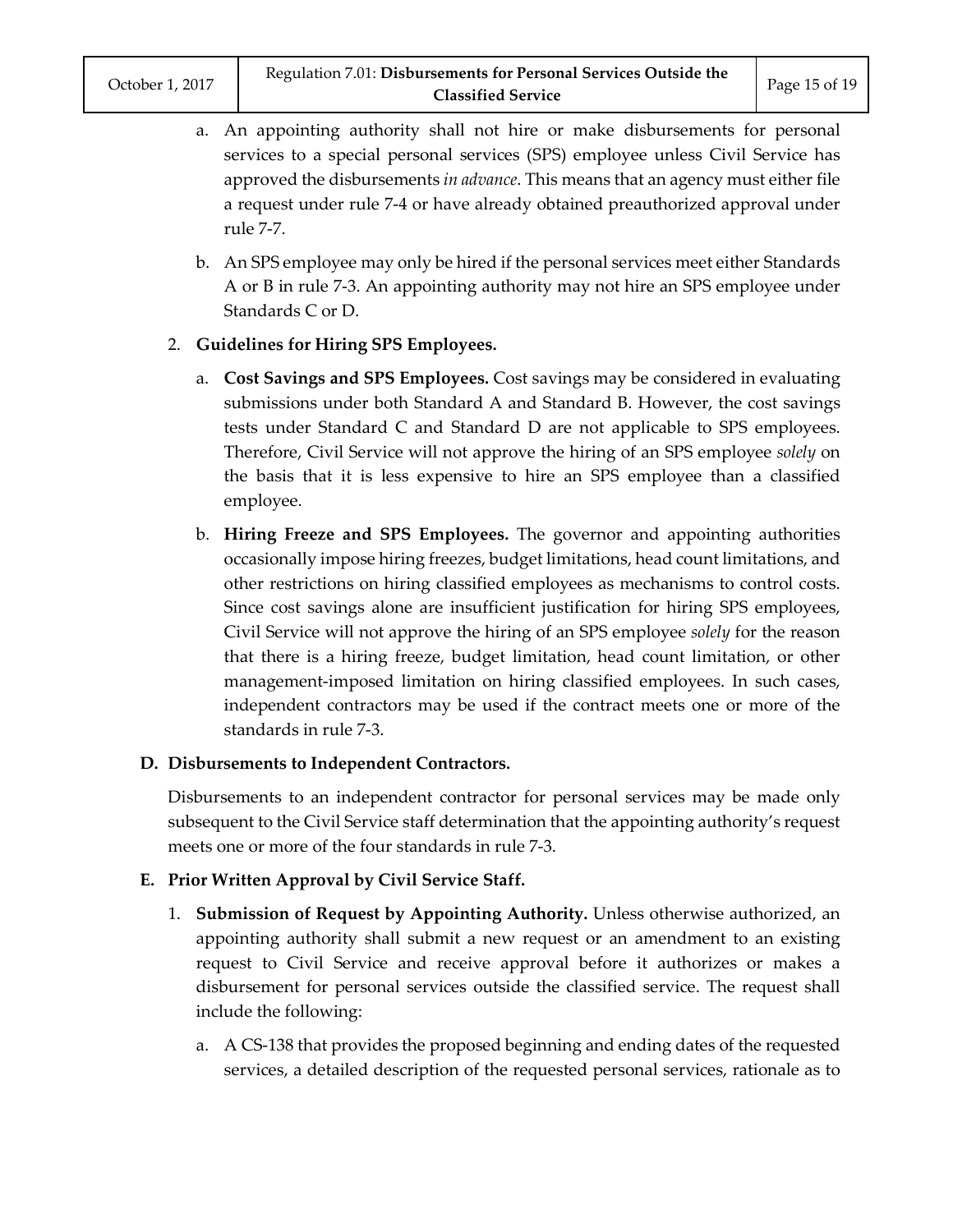how the service meets the standard(s) selected, the total dollar amount of the disbursement request, and all other required information.

- (1) Amendments to an expired CS-138 are prohibited. Amendments must be submitted before an approved CS-138 expires.
- (2) Amendments to a currently active CS-138 are not appropriate when approval would result in both the addition of a year or more of service and the corresponding funds.
- b. An analysis that identifies the standard(s) in rule 7-3 upon which the appointing authority relies and a justification that details the relationship between the personal services and the standard(s).
- c. Any additional information to be considered by Civil Service staff reviewing the request. If additional information is provided by the appointing authority, a copy must also be provided to all interested parties.
- d. Certification that each appropriate labor organization has been given written notice, if required, in accordance with provisions contained in the collective bargaining agreement before submission of the CS-138 to Civil Service. This certification requirement applies to both new and existing CS-138 submissions. The appointing authority shall retain a copy of the signed transmittal. All inquiries regarding union notice requirements should be directed to the Office of the State Employer.
- e. Certification that a notice of intent to contract has been posted for work generally performed by nonexclusively represented employees.
- f. The numbers and classifications of state classified employees who will or may be terminated, laid off, demoted, or bumped as a result of the implementation of the contract for personal services.
- g. Certification that individual notification has been provided to nonexclusively represented employees whose positions will be abolished as a result of the contract for personal services.
- 2. **Civil Service Staff Standards for Review.** Civil Service staff shall review all requests to disburse funds for personal services in accordance with the standards in rule 7-3. Civil Service staff shall:
	- a. Record receipt of the request and all appearances filed by interested parties. A written appearance by an interested party must be filed with Civil Service and the appointing authority within 7 calendar days after the date the request is filed with Civil Service. Written appearances may be filed by email to [MCSC-CS138@mi.gov.](mailto:MCSC-CS138@mi.gov)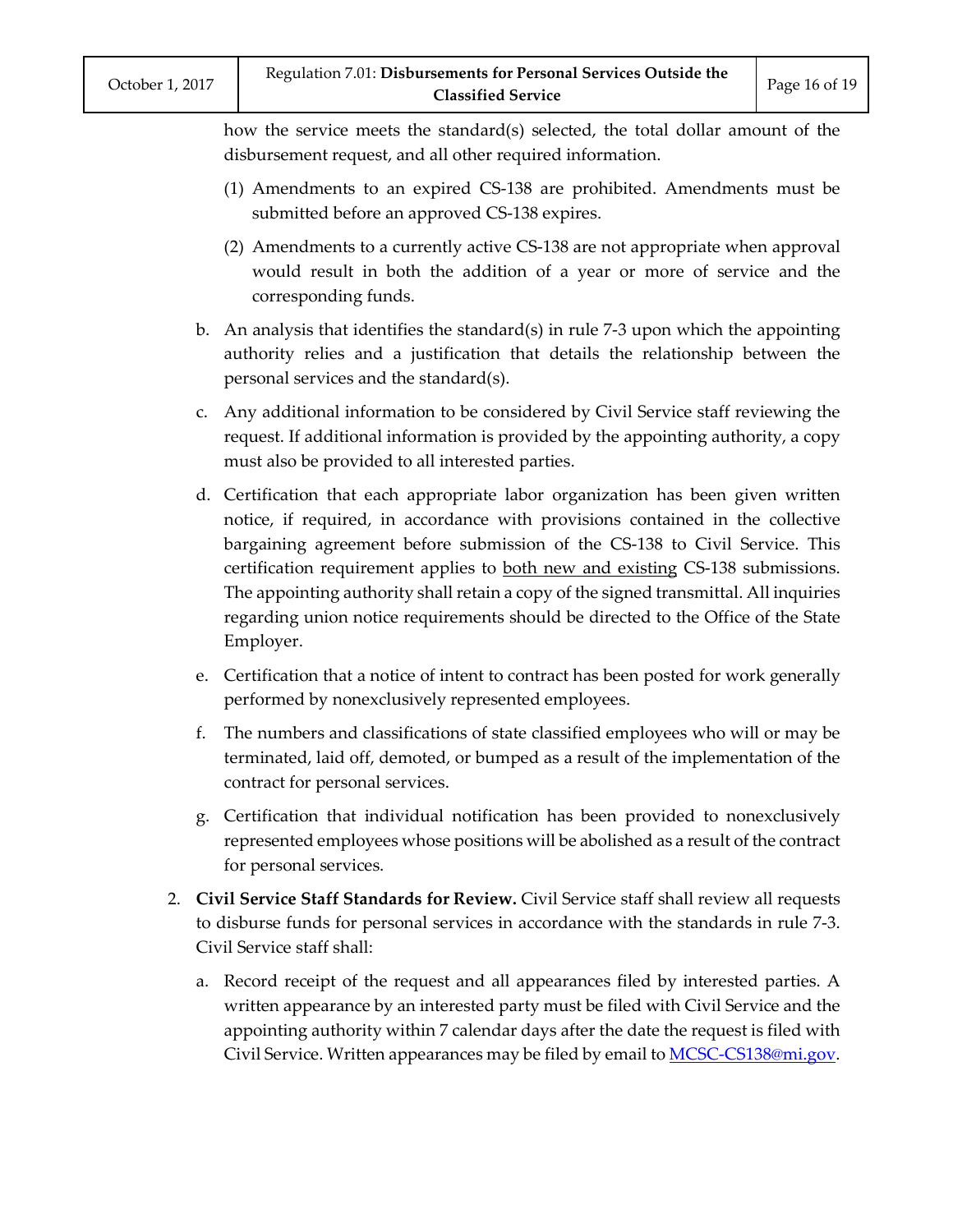| October 1, 2017 |  |
|-----------------|--|
|                 |  |

- b. Review the request for sufficiency of documentation and request any necessary additional information from the appointing authority within 7 calendar days of the receipt of the request.
- c. Review all timely and pertinent information presented by the appointing authority and other interested parties.
- d. Conduct interviews or conferences necessary to adequately evaluate and act upon the request.
- e. Approve or disapprove the request after receipt of all information necessary to complete the review.
- f. If the request is approved, specify any conditions or limitations on the approval to ensure compliance by the appointing authority.
- g. Provide written notice of the staff decision to the appointing authority and to all other interested parties.
- 3. **Evaluating a Request for Combined Personal Services.** If an appointing authority files a request that includes two or more distinct personal services, the Civil Service staff shall evaluate the request pursuant to the procedure in this section.
	- a. The appointing authority shall demonstrate that the individual personal services in the request (1) have been combined for valid business reasons or (2) have some practical and reasonable nexus that warrants considering the services together in the request.
	- b. If Civil Service staff determines that one or more personal services have been improperly combined in a single request, the staff shall treat those services as separate and distinct requests and shall issue separate decisions as to those services.
	- c. When Civil Service staff considers combined personal services in a request, the request shall be approved if the staff determines either of the following:
		- (1) One of the dominant or critical personal services in the combined request meets one or more of the standards in rule 7-3.
		- (2) The combined personal services, evaluated as a whole, meet one or more of the standards in rule 7-3.
- 4. **Effective Date of Staff Decision.** The effective date of the staff decision shall be in accordance with rule 7-6.3
- 5. **Complaint Regarding Technical Decision.** Complaints regarding staff decisions must be made in accordance with rule 7-6.4.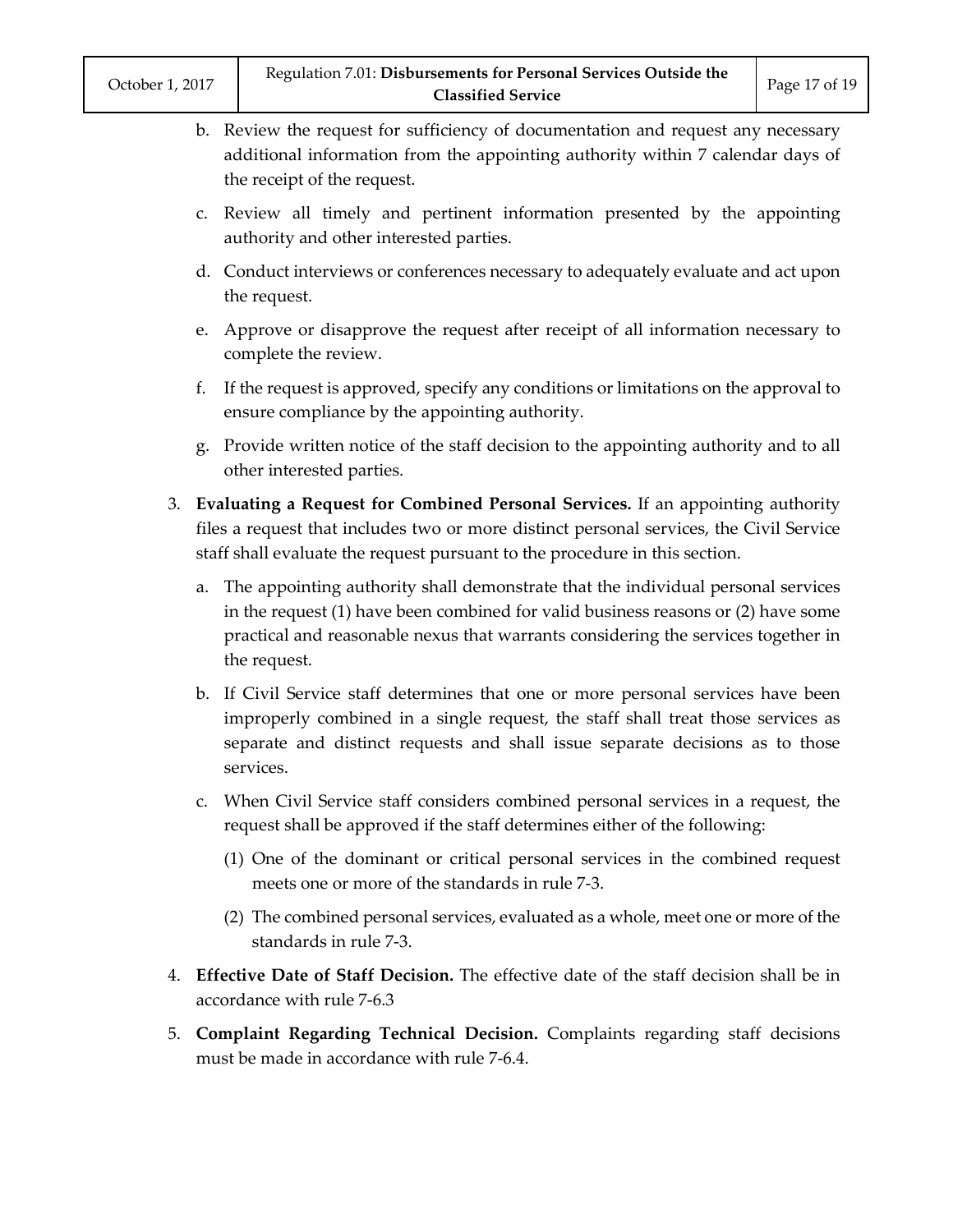#### **F. Preauthorized Personal Services.**

- 1. Preauthorization allows an appointing authority to make disbursements for personal services under the following conditions:
	- a. **\$5000 or Less per Vendor per Type of Service per Year (twelve-month period).**
		- (1) The appointing authority must complete a CS-138, with appropriate approvals before the personal service is utilized.
		- (2) The appointing authority must certify that each appropriate labor organization has been given written notice, if required, in accordance with provisions contained in the collective bargaining agreement. All inquiries regarding union notice requirements should be directed to the Office of the State Employer.

## b. **Preauthorized to all Agencies.**

- (1) Civil Service maintains on its website a list of personal services deemed to meet Standards A, B, or C, which are preauthorized to all agencies.
- (2) Civil Service may add to, remove, or modify the preauthorized personal services list at any time.
- (3) Deletion of specific personal services from the preauthorized list shall not affect any existing contract properly entered into by an appointing authority before the deletion. However, an appointing authority may not renew or extend a contract for personal services deleted from the preauthorized list without first obtaining approval under rule 7-6 or 7-7.
- (4) The decision as to which personal services are preauthorized to all agencies is final and no appeal is authorized.
- 2. **Conditions.** Civil Service may impose conditions and requirements on the use of preauthorized personal services to ensure compliance with Civil Service Commission rules. If a service is preauthorized with conditions, it is the responsibility of the appointing authority to ensure that the conditions have been complied with in every particular before authorizing or making disbursements for the personal services.
- 3. **Inquiry and Limitations.** Civil Service reserves the right to require an individual review of personal services provided under preauthorized authority when there is a question as to the applicability and validity of the use of the preauthorized service. Civil Service may require an appointing authority to justify its use of the preauthorized personal services in a specific instance. Civil Service may issue an order in writing to an appointing authority modifying, restricting or revoking the future use of the preauthorized service if Civil Service staff determines that the appointing authority has improperly used the preauthorized service.